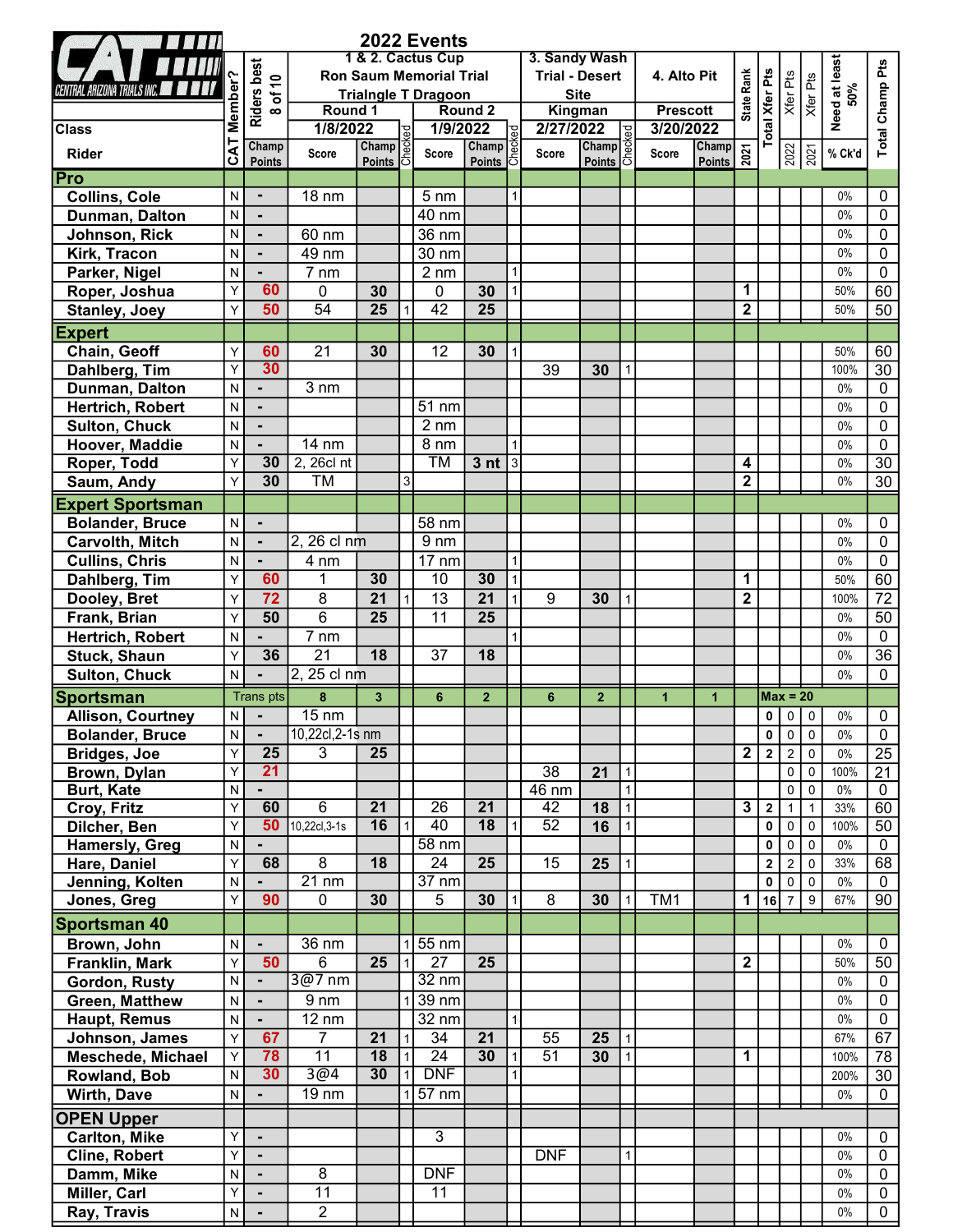|                                              |                |                             |                                                                                   |                         |                | 2022 Events        |                         |                |                                        |                                       |                        |              |                        |                                                    |                         |                               |                               |              |                 |
|----------------------------------------------|----------------|-----------------------------|-----------------------------------------------------------------------------------|-------------------------|----------------|--------------------|-------------------------|----------------|----------------------------------------|---------------------------------------|------------------------|--------------|------------------------|----------------------------------------------------|-------------------------|-------------------------------|-------------------------------|--------------|-----------------|
|                                              |                | <b>Riders best</b><br>of 10 | 1 & 2. Cactus Cup<br><b>Ron Saum Memorial Trial</b><br><b>Trialngle T Dragoon</b> |                         |                |                    |                         |                | 3. Sandy Wash<br><b>Trial - Desert</b> | <b>Site</b>                           | 4. Alto Pit            | Rank         | <b>Total Xfer Pts</b>  | Xfer Pts<br>Xfer Pts                               |                         | Need at least<br>50%          | Total Champ Pts               |              |                 |
|                                              | Member         | $\infty$                    | Round 1                                                                           |                         |                | Round <sub>2</sub> |                         |                |                                        | Kingman                               | <b>Prescott</b>        | State        |                        |                                                    |                         |                               |                               |              |                 |
| <b>Class</b>                                 |                |                             | 1/8/2022<br>၂၃                                                                    |                         |                |                    | 1/9/2022                |                | 2/27/2022                              |                                       |                        | 3/20/2022    |                        |                                                    |                         |                               |                               |              |                 |
| <b>Rider</b>                                 | CAT            | Champ<br>Points             | <b>Score</b>                                                                      | Champ<br><b>Points</b>  |                | Score              | Champ<br><b>Points</b>  |                | Score                                  | $\frac{1022}{\text{Champ}}$<br>Points |                        | <b>Score</b> | Champ<br><b>Points</b> | 2021                                               |                         | $\frac{2022}{2021}$           |                               | % Ck'd       |                 |
| <b>OPEN Lower</b>                            |                |                             |                                                                                   |                         |                |                    |                         |                |                                        |                                       |                        |              |                        |                                                    |                         |                               |                               |              |                 |
| <b>Carlton, Mike</b>                         | Υ              | $\blacksquare$              |                                                                                   |                         |                | 6                  |                         |                |                                        |                                       |                        |              |                        |                                                    |                         |                               |                               | $0\%$        | 0               |
| <b>Elrod, Dwayne</b>                         | Y              |                             |                                                                                   |                         |                |                    |                         |                | 29                                     |                                       |                        |              |                        |                                                    |                         |                               |                               | $0\%$        | 0               |
| <b>Master Clubman</b>                        |                |                             |                                                                                   |                         |                |                    |                         |                |                                        |                                       |                        |              |                        |                                                    |                         |                               |                               |              |                 |
| Gibson, Sherwood                             | Y              | 55                          | 17                                                                                | 25                      |                | 5                  | 30                      |                |                                        |                                       |                        |              |                        | 1                                                  |                         |                               |                               | $0\%$        | 55              |
| <b>Montgomery, David</b>                     | N              |                             | 4 nt                                                                              |                         |                | 2 <sub>nt</sub>    |                         |                |                                        |                                       |                        |              |                        |                                                    |                         |                               |                               | $0\%$        | $\mathbf{0}$    |
| Pennington, Lee                              | Y              | 55                          | 9                                                                                 | 30                      |                | 8                  | 25                      |                |                                        |                                       |                        |              |                        | $\mathbf 2$                                        |                         |                               |                               | $0\%$        | 55              |
| <b>Clubman</b>                               |                | <b>Trans pts</b>            | 13                                                                                | $\overline{\mathbf{4}}$ |                | 12                 | $\overline{\mathbf{4}}$ |                | 8                                      | $\overline{3}$                        |                        | $\mathbf{0}$ | $\mathbf{0}$           |                                                    |                         | $Max = 20$                    |                               |              |                 |
| Berger, Todd                                 | Y              | 39                          | $\overline{33}$                                                                   | 11                      |                | 6                  | 14                      |                | 58                                     | 14                                    | $\mathbf{1}$           |              |                        | 12                                                 | $\mathbf 0$             | $\mathbf 0$                   | 0                             | 67%          | 39              |
| Buchanan, Jonathan                           | Y              | 67                          | $\overline{6}$                                                                    | $\overline{25}$         |                | 1@3                | $\overline{21}$         |                | $\overline{33}$                        | $\overline{21}$                       |                        |              |                        |                                                    | $\overline{7}$          | 6                             | $\mathbf{1}$                  | 100%         | 67              |
| <b>Carlin, Philip</b>                        | Υ              | 67                          | 10                                                                                | 21                      |                | 2@5                | 16                      |                | $\overline{25}$                        | 30                                    | $\mathbf{1}$           |              |                        |                                                    | 5                       | 5                             | $\mathbf 0$                   | 100%         | 67              |
| Cline, Bryan                                 | Y              | 13                          |                                                                                   |                         |                | <b>DNF</b>         |                         |                | $\overline{85}$                        | $\overline{13}$                       | $\mathbf{1}$           |              |                        |                                                    | $\pmb{0}$               | $\pmb{0}$                     | $\pmb{0}$                     | 50%          | $\overline{13}$ |
| <b>Curtis, Darren</b>                        | Y              | 42                          | $\overline{22}$                                                                   | 14                      |                | 10,21c             | $\overline{13}$         |                | 54                                     | 15                                    | $\mathbf{1}$           |              |                        |                                                    | 0                       | 0                             | 0                             | 67%          | 42              |
| Farrell, John                                | Y              | 70                          | $\overline{5}$                                                                    | $\overline{30}$         |                | $\overline{2@4}$   | 15                      |                | $\overline{28}$                        | 25                                    |                        |              |                        | 3                                                  | 13                      | 6                             | $\overline{7}$                | 67%          | $\overline{70}$ |
| Fieber, Devon                                | Υ              | 43                          | 11,20cl                                                                           | $\overline{18}$         |                | 1@23               | $\overline{25}$         |                |                                        |                                       |                        |              |                        | 8                                                  | 6                       | 4                             | $\sqrt{2}$                    | 100%         | $\overline{43}$ |
| Franklin, Tom                                | Υ              | 23                          | 29                                                                                | 12                      |                | 11                 | 11                      |                |                                        |                                       |                        |              |                        | 10                                                 | $\pmb{0}$               | 0                             | $\pmb{0}$                     | 50%          | $\overline{23}$ |
| <b>Griswold, Zachery</b>                     | Y              | 38                          | $\overline{36}$                                                                   | 10                      |                | $1$ 10,19cl        | 12                      |                | 39                                     | 16                                    |                        |              |                        | 4                                                  | $\mathbf 0$             | $\mathbf 0$                   | $\pmb{0}$                     | 67%          | $\overline{38}$ |
| Hamersly, Greg                               | ${\sf N}$      |                             | $3 \text{ nm}$                                                                    |                         |                |                    |                         |                |                                        |                                       |                        |              |                        |                                                    | $\mathbf 0$             | $\pmb{0}$                     | $\pmb{0}$                     | $0\%$        | $\mathbf 0$     |
| Maessen, Matt                                | Υ              | 49                          | $\overline{25}$                                                                   | 13                      |                | 2@15               | 18                      |                | $\overline{36}$                        | 18                                    |                        |              |                        | 5                                                  | 4                       | 1                             | 3                             | 67%          | 49              |
| Pinke, Sean                                  | Y              | 16                          | 11,19cl                                                                           | 16                      |                |                    |                         |                |                                        |                                       |                        |              |                        |                                                    | $\mathbf 0$             | $\pmb{0}$                     | $\pmb{0}$                     | 100%         | $\overline{16}$ |
| Preece, Bill                                 | Y              | 45                          | 18                                                                                | 15                      |                | 0                  | 30                      |                |                                        |                                       |                        |              |                        |                                                    | $\overline{4}$          | 4                             | $\mathbf 0$                   | 100%         | 45              |
| Rosenfield, Scott                            | Y              | 10                          |                                                                                   |                         |                | 18                 | 10                      |                |                                        |                                       |                        |              |                        |                                                    | $\mathbf 0$             | 0                             | $\mathbf 0$                   | $0\%$        | 10              |
| Wrublik, Shawn                               | Y              | 9                           | 41                                                                                | 9                       |                |                    |                         |                |                                        |                                       |                        |              |                        |                                                    | $\mathbf 0$             | 0                             | $\mathbf 0$                   | $0\%$        | 9               |
| <b>Elite</b>                                 |                |                             | 6                                                                                 | $\overline{2}$          |                | 6                  | $\overline{2}$          |                | 5                                      | $\overline{2}$                        |                        | $\mathbf{0}$ | $\mathbf{0}$           |                                                    |                         | $Max = 20$                    |                               |              |                 |
| Alvarez, Juan                                | N              |                             | 11 nm                                                                             |                         |                |                    |                         |                |                                        |                                       |                        |              |                        |                                                    | 0                       | 0                             | $\mathbf 0$                   | $0\%$        | 0               |
| <b>Bowie, Harold</b>                         | Y              | 62                          | 54                                                                                | 25                      |                | 40                 | 21                      |                | 42                                     | 16                                    | $\mathbf{1}$           |              |                        |                                                    | $\mathbf 1$             | 1                             | $\pmb{0}$                     | 100%         | 62              |
| <b>Cummins, Gary</b>                         | Y              | 94                          | 65                                                                                | $\overline{18}$         |                | $\overline{55}$    | 16                      |                | $\overline{\text{TM}}$                 | 30                                    | $\overline{3}$         |              |                        | 3                                                  | $\boldsymbol{2}$        | $\boldsymbol{2}$              | $\pmb{0}$                     | 167%         | 94              |
| Hubner, Bob                                  | N              |                             | $7 \text{ nm}$                                                                    |                         |                | 5 <sub>nm</sub>    |                         |                |                                        |                                       |                        |              |                        |                                                    | $\mathbf 0$             | $\pmb{0}$                     | $\mathbf 0$                   | $0\%$        | 0               |
| Jones, Bryan                                 | Y              | 18                          |                                                                                   |                         |                |                    |                         |                | 39                                     | 18                                    | $\mathbf{1}$           |              |                        |                                                    |                         | 0                             | $\pmb{0}$                     | 100%         | $\overline{18}$ |
| Schipper, Kenny                              | Υ<br>Υ         | 30<br>60                    | 57                                                                                | 21                      |                | 49                 | 18                      |                | 3<br>$\overline{32}$                   | 30<br>21                              | $\vert$ 1<br>$\vert$ 1 |              |                        |                                                    | $\mathbf 0$             | $\overline{2}$<br>$\mathbf 0$ | $\pmb{0}$<br>$\overline{0}$   | 100%<br>100% | 30<br>60        |
| <b>Stamos, Nick</b><br><b>Steely, Dallin</b> | Υ              | 80                          | 39                                                                                | 30                      |                | $\overline{17}$    | $\overline{25}$         |                | 14                                     | 25                                    | $\mathbf{1}$           |              |                        |                                                    | $\overline{\mathbf{4}}$ | $\overline{4}$                | $\overline{0}$                | 100%         | 80              |
| <b>Wrublik, Theresa</b>                      | Υ              | 30                          |                                                                                   |                         |                | $\overline{13}$    | 30                      |                |                                        |                                       |                        |              |                        |                                                    |                         | $2\sqrt{2}$                   |                               | 100%         | 30              |
| Elite 40                                     |                |                             |                                                                                   |                         |                |                    |                         |                |                                        |                                       |                        |              |                        |                                                    |                         |                               |                               |              |                 |
| <b>Barbee, Chuck</b>                         | Y              | 30                          | 27                                                                                | 30                      |                |                    |                         |                |                                        |                                       |                        |              |                        |                                                    |                         |                               |                               | 100%         | 30              |
| Croy, Wendel                                 | Y              | 76                          | 31                                                                                | 21                      | $\overline{1}$ | 34                 | 25                      |                | 8                                      | 30                                    | $\mathbf{1}$           |              |                        |                                                    |                         |                               |                               | 100%         | 76              |
| Griswold, Todd                               | Υ              | 80                          | 29                                                                                | 25                      |                | 20                 | 30                      |                | 18                                     | 25                                    | $\mathbf{1}$           |              |                        | 10                                                 |                         |                               |                               | 100%         | 80              |
| Millet, Von                                  | Υ              |                             |                                                                                   |                         |                |                    |                         |                | <b>DNF</b>                             |                                       | $\mathbf{1}$           |              |                        |                                                    |                         |                               |                               | 100%         | $\mathbf 0$     |
| Preece, John                                 | Y              | 21                          |                                                                                   |                         |                |                    |                         |                | 41                                     | 21                                    | 1                      |              |                        |                                                    |                         |                               |                               | 100%         | $\overline{21}$ |
| Roper, Vonda                                 | Y              | 30                          |                                                                                   |                         |                | <b>TM</b>          |                         | 3 <sup>1</sup> |                                        |                                       |                        |              |                        | $\overline{7}$                                     |                         |                               |                               | 0%           | 30              |
| Saum, Carolyn                                | Y              | 30                          | <b>TM</b>                                                                         |                         | $\sqrt{3}$     |                    |                         |                |                                        |                                       |                        |              |                        | $\overline{2}$                                     |                         |                               |                               | $0\%$        | $\overline{30}$ |
| <b>Novice</b>                                |                | <b>Trans</b> pts            | 10                                                                                | $\mathbf{3}$            |                | 6                  | $\overline{2}$          |                | 4                                      | 2 <sup>1</sup>                        |                        | $\mathbf{0}$ | $\mathbf{0}$           |                                                    |                         | $Max = 20$                    |                               |              |                 |
| <b>Beaver, Fred</b>                          | Y              | 16                          | 45                                                                                | 16                      |                |                    |                         |                |                                        |                                       |                        |              |                        |                                                    |                         | 0 0                           | $\mathbf 0$                   | $0\%$        | 16              |
| De Alva, Chad                                | Υ              | 30                          |                                                                                   |                         |                |                    |                         |                | 23                                     | 30                                    |                        |              |                        |                                                    |                         | $\overline{a}$                | $\mathbf 0$                   | 100%         | $\overline{30}$ |
| Dugan, Dillon                                | Υ              | 36                          | 52                                                                                | 15                      |                | $\overline{29}$    | $\overline{21}$         |                |                                        |                                       |                        |              |                        |                                                    | 0                       | $\mathbf 0$                   | $\mathbf 0$                   | 50%          | $\overline{36}$ |
| <b>Hubner, Bennett</b>                       | $\mathsf{N}$   |                             | 26, 15cl nm                                                                       |                         |                | 9 <sub>nm</sub>    |                         |                |                                        |                                       |                        |              |                        |                                                    | 0                       | $\mathbf 0$                   | $\mathbf 0$                   | $0\%$        | $\overline{0}$  |
| Jones, Devon                                 | Y              | $\overline{21}$             |                                                                                   |                         |                |                    |                         |                | 73                                     | 21                                    |                        |              |                        |                                                    |                         | 0                             | $\mathbf 0$                   | 100%         | $\overline{21}$ |
| Kowalek, David                               | Y              |                             | <b>DNF</b>                                                                        |                         |                |                    |                         |                |                                        |                                       |                        |              |                        |                                                    | $\mathbf 0$             | 0                             | $\mathbf 0$                   | $0\%$        | $\overline{0}$  |
| Moelder, Roland                              | Υ              | $\overline{25}$             | <b>DNF</b>                                                                        |                         |                | 20                 | $\overline{25}$         |                |                                        |                                       |                        |              |                        |                                                    | $\mathbf{1}$            |                               | $\pmb{0}$                     | 50%          | $\overline{25}$ |
| Myers, Keith                                 | Υ              | 43                          | <b>DNF</b>                                                                        |                         |                | $\overline{70}$    | 18                      |                | $\overline{72}$                        | 25                                    |                        |              |                        | $13$ 1                                             |                         | $\mathbf{1}$                  | $\pmb{0}$                     | 100%         | 43              |
| Richardson, Sean                             | ${\sf N}$      |                             |                                                                                   |                         |                | 7 nm               |                         |                |                                        |                                       |                        |              |                        |                                                    | $\mathbf 0$             | $\mathbf 0$                   | $\mathbf 0$                   | $0\%$        | $\mathbf 0$     |
| Rosenfield, Karissa                          | Υ              | $\overline{25}$             | $\overline{16}$                                                                   | $\overline{25}$         |                |                    |                         |                |                                        |                                       |                        |              |                        |                                                    | $\overline{\mathbf{2}}$ | $\overline{2}$                | $\pmb{0}$                     | $0\%$        | $\overline{25}$ |
| West, Justin                                 | Y              | 18                          |                                                                                   | $\overline{21}$         |                |                    |                         |                | 76                                     | 18                                    | $\mathbf{1}$           |              |                        |                                                    |                         | 0                             | $\mathsf 0$                   | 100%         | 18              |
| <b>Wrublik, Nicholas</b>                     | $\overline{Y}$ | 21<br>48                    | 26, 14cl                                                                          | $\overline{18}$         | l 1            |                    |                         |                |                                        |                                       |                        |              |                        | $\overline{\mathbf{8}}$<br>$\overline{\mathbf{2}}$ | $\mathbf{1}$            | $\mathbf{1}$                  | $\mathbf 0$<br>$\overline{4}$ | 200%         | $\overline{21}$ |
| Wrublik, Shawn                               | Y<br>Y         | 30                          | 40<br>$\overline{12}$                                                             | 30                      | $\overline{1}$ | 3                  | 30                      | 1              |                                        |                                       |                        |              |                        | $\overline{\mathbf{3}}$                            | $\overline{7}$          | 6 2                           | $3 \mid 4$                    | 50%<br>100%  | 48              |
| Wrublik, Theresa                             |                |                             |                                                                                   |                         |                |                    |                         |                |                                        |                                       |                        |              |                        |                                                    |                         |                               |                               |              | 30              |